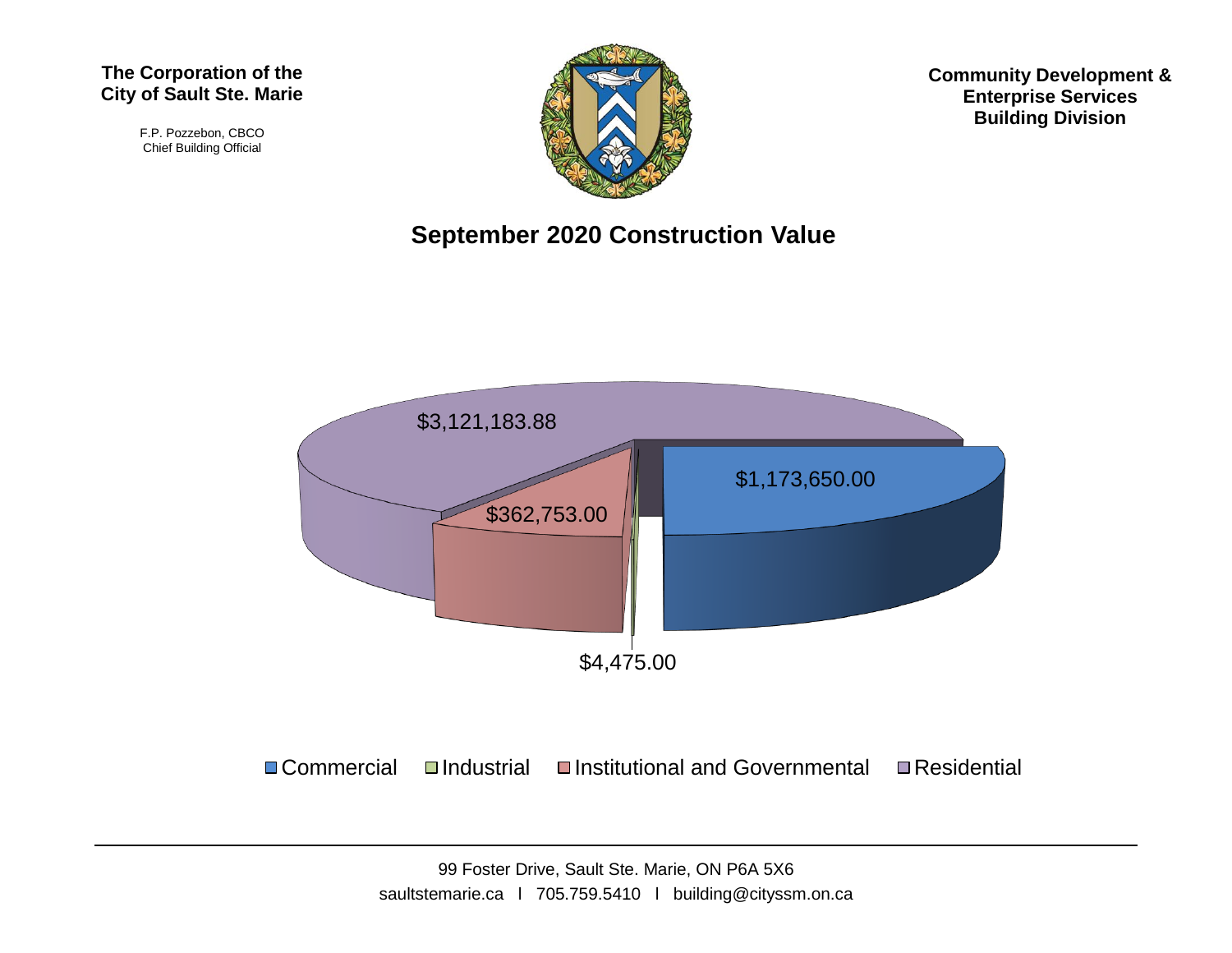

**Tel: (705) 759-5410 Fax: (705) 541-7165**

## **BUILDING PERMITS SUMMARY 2020/09/01 to 2020/09/30**

|                                            |                                                              | <b>New Construction</b> |                      |                                  | <b>Alterations and Additions</b> |                      | <b>Total</b>                     |                          |                      |
|--------------------------------------------|--------------------------------------------------------------|-------------------------|----------------------|----------------------------------|----------------------------------|----------------------|----------------------------------|--------------------------|----------------------|
| <b>Building Type</b>                       | <b>Num</b><br>Num of<br>of<br><b>Permits</b><br><b>Units</b> |                         | <b>Value of Work</b> | <b>Num</b><br>of<br><b>Units</b> | Num of<br><b>Permits</b>         | <b>Value of Work</b> | <b>Num</b><br>of<br><b>Units</b> | Num of<br><b>Permits</b> | <b>Value of Work</b> |
| <b>Commercial</b>                          |                                                              |                         |                      |                                  |                                  |                      |                                  |                          |                      |
| Indoor recreational<br>building            | $\pmb{0}$                                                    | 1                       | \$350,000.00         | $\mathbf 0$                      | $\mathbf 1$                      | \$15,000.00          | $\mathbf 0$                      | $\overline{2}$           | \$365,000.00         |
| Office building                            | 0                                                            | 1                       | \$100,000.00         | 0                                | 4                                | \$248,900.00         | $\mathbf 0$                      | 5                        | \$348,900.00         |
| Office complex                             | 0                                                            | 0                       | \$0.00               | $\mathbf 0$                      | $\overline{2}$                   | \$355,500.00         | $\mathbf 0$                      | $\overline{2}$           | \$355,500.00         |
| Outdoor recreational<br>building           | 0                                                            | $\pmb{0}$               | \$0.00               | $\pmb{0}$                        |                                  | \$8,000.00           | $\pmb{0}$                        | 1                        | \$8,000.00           |
| Retail and wholesale<br>outlets            | 0                                                            | $\mathbf 0$             | \$0.00               | $\pmb{0}$                        | $\mathbf{1}$                     | \$750.00             | $\mathbf 0$                      | $\mathbf 1$              | \$750.00             |
| Retail complex                             | 0                                                            | $\mathbf 0$             | \$0.00               | $\pmb{0}$                        |                                  | \$93,000.00          | 0                                | 1                        | \$93,000.00          |
| Special building use                       | 0                                                            | 0                       | \$0.00               | $\pmb{0}$                        |                                  | \$2,500.00           | 0                                | 1                        | \$2,500.00           |
| Total:                                     | 0                                                            | $\overline{\mathbf{2}}$ | \$450,000.00         | $\mathbf 0$                      | 11                               | \$723,650.00         | $\mathbf 0$                      | 13                       | \$1,173,650.00       |
| <b>Industrial</b>                          |                                                              |                         |                      |                                  |                                  |                      |                                  |                          |                      |
| Utility building                           | 0                                                            | $\mathbf 0$             | \$0.00               | $\pmb{0}$                        | $\mathbf{1}$                     | \$4,475.00           | $\mathbf 0$                      | 1                        | \$4,475.00           |
| Total:                                     | 0                                                            | $\mathbf 0$             | \$0.00               | $\mathbf 0$                      | 1                                | \$4,475.00           | 0                                | 1                        | \$4,475.00           |
| <b>Institutional and Governmental</b>      |                                                              |                         |                      |                                  |                                  |                      |                                  |                          |                      |
| Elementary school,<br>kindergarten         | 0                                                            | $\mathbf 0$             | \$0.00               | $\pmb{0}$                        | 1                                | \$50,000.00          | $\mathbf 0$                      | 1                        | \$50,000.00          |
| Other government<br>building               | 0                                                            | $\mathbf 0$             | \$0.00               | $\pmb{0}$                        | $\mathbf 1$                      | \$311,548.00         | $\mathbf 0$                      | 1                        | \$311,548.00         |
| Religious building                         | 0                                                            | $\mathbf 0$             | \$0.00               | 0                                | 1                                | \$1,205.00           | 0                                | 1                        | \$1,205.00           |
| <b>Total:</b>                              | 0                                                            | $\mathbf 0$             | \$0.00               | $\mathbf 0$                      | 3                                | \$362,753.00         | $\mathbf 0$                      | 3                        | \$362,753.00         |
| <b>Residential</b>                         |                                                              |                         |                      |                                  |                                  |                      |                                  |                          |                      |
| Apartment                                  | 0                                                            | 0                       | \$0.00               | 0                                | 3                                | \$24,928.00          | 0                                | 3                        | \$24,928.00          |
| Semi-Detached or<br>Double (side by side), | $\overline{2}$                                               | 1                       | \$200,000.00         | $\mathbf 0$                      | 3                                | \$9,250.68           | $\overline{2}$                   | 4                        | \$209,250.68         |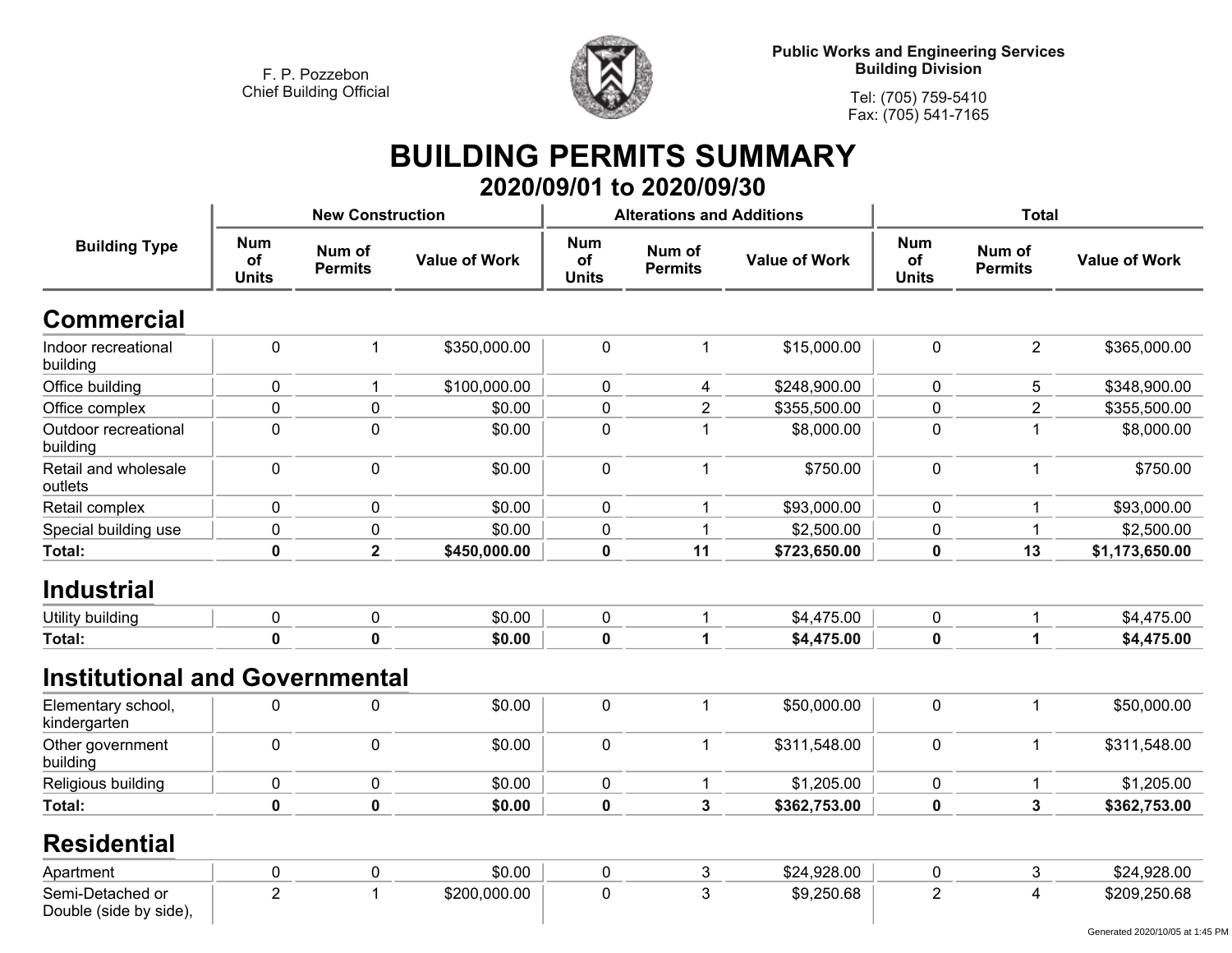| <b>Grand Total:</b> |  | \$1,490,000.00 | 200 | \$3,172,061.88 | 206 | \$4,662,061.88 |
|---------------------|--|----------------|-----|----------------|-----|----------------|
| Total:              |  | \$1,040,000.00 | 185 | \$2,081,183.88 | 189 | \$3,121,183.88 |
| Single House        |  | \$840,000.00   | 179 | \$2,047,005.20 | 182 | \$2,887,005.20 |
| single-att          |  |                |     |                |     |                |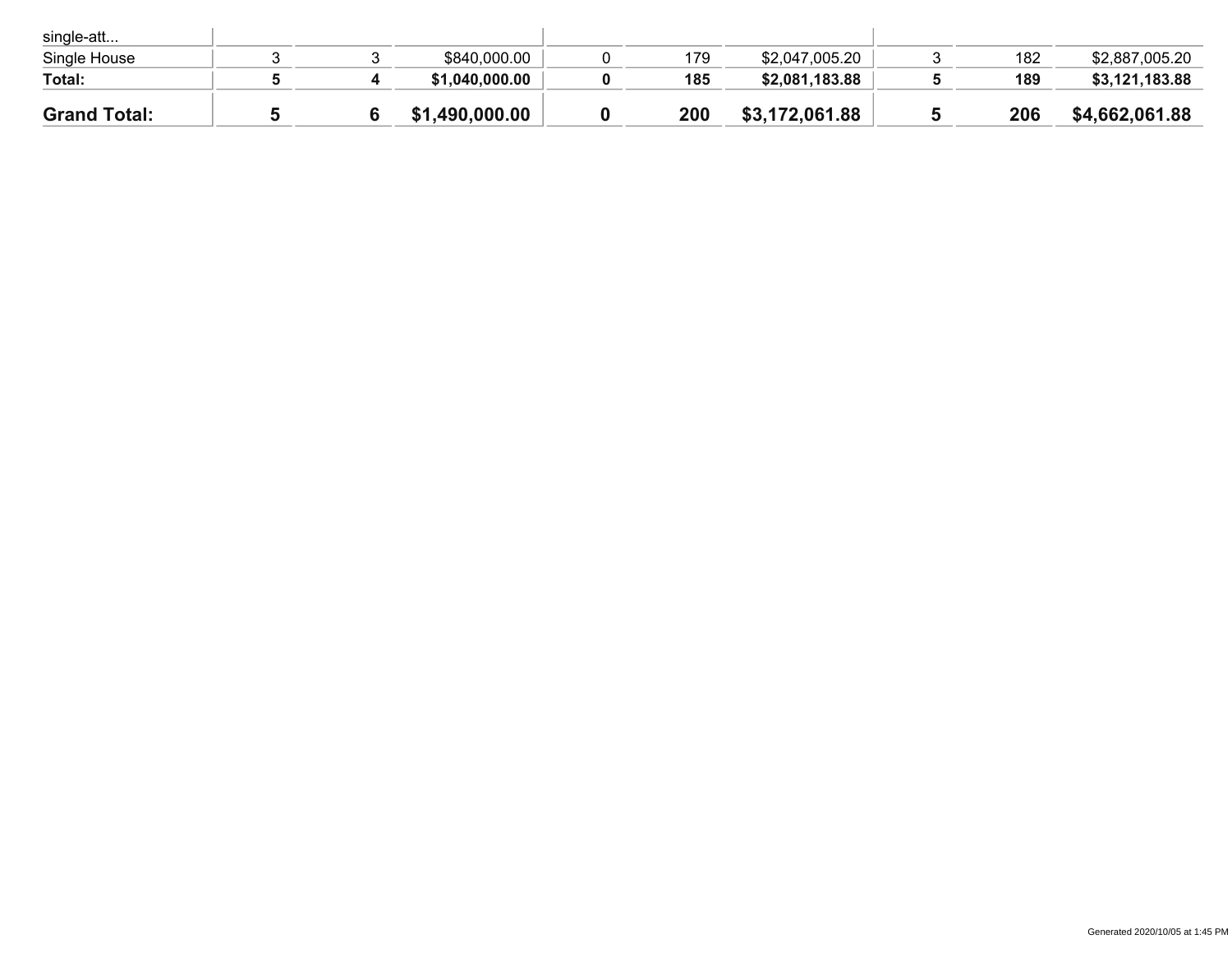

**Public Works and Engineering Services Building Division**

**Tel: (705) 759-5410Fax: (705) 541-7165**

## **DEMOLITION PERMITS SUMMARY 2020/09/01 to 2020/09/30**

| <b>Building Type</b>                  |                        | <b>New Construction</b>  |                         |                        | <b>Alterations and Additions</b> |                      | <b>Total</b>           |                          |                      |
|---------------------------------------|------------------------|--------------------------|-------------------------|------------------------|----------------------------------|----------------------|------------------------|--------------------------|----------------------|
|                                       | Num of<br><b>Units</b> | Num of<br><b>Permits</b> | Value of<br><b>Work</b> | Num of<br><b>Units</b> | Num of<br><b>Permits</b>         | <b>Value of Work</b> | Num of<br><b>Units</b> | Num of<br><b>Permits</b> | <b>Value of Work</b> |
| Commercial                            |                        |                          |                         |                        |                                  |                      |                        |                          |                      |
| Special building use                  | 0                      | 0                        | \$0.00                  | $-1$                   | 1                                | \$50,000.00          | $-1$                   | 1                        | \$50,000.00          |
| Total:                                | 0                      | 0                        | \$0.00                  | $-1$                   | 1                                | \$50,000.00          | $-1$                   |                          | \$50,000.00          |
| <b>Industrial</b>                     |                        |                          |                         |                        |                                  |                      |                        |                          |                      |
| Utility building                      | 0                      | 0                        | \$0.00                  | $\mathbf 0$            | $\overline{2}$                   | \$120,000.00         | $\mathbf 0$            | $\overline{2}$           | \$120,000.00         |
| Total:                                | 0                      | 0                        | \$0.00                  | 0                      | $\mathbf 2$                      | \$120,000.00         | 0                      | $\overline{\mathbf{2}}$  | \$120,000.00         |
| <b>Institutional and Governmental</b> |                        |                          |                         |                        |                                  |                      |                        |                          |                      |
| Elementary school,<br>kindergarten    | 0                      | 0                        | \$0.00                  | $\mathbf 0$            | 1                                | \$60,000.00          | $\mathbf 0$            | 1                        | \$60,000.00          |
| Total:                                | 0                      | $\mathbf 0$              | \$0.00                  | $\mathbf 0$            | 1                                | \$60,000.00          | $\mathbf 0$            |                          | \$60,000.00          |
| <b>Residential</b>                    |                        |                          |                         |                        |                                  |                      |                        |                          |                      |
| Apartment                             | 0                      | 0                        | \$0.00                  | $-3$                   | 1                                | \$25,000.00          | $-3$                   | 1                        | \$25,000.00          |
| Single House                          | 0                      | 0                        | \$0.00                  | 0                      | 7                                | \$9,550.00           | 0                      | $\overline{7}$           | \$9,550.00           |
| Total:                                | 0                      | 0                        | \$0.00                  | $-3$                   | 8                                | \$34,550.00          | -3                     | 8                        | \$34,550.00          |
| <b>Grand Total:</b>                   | $\mathbf 0$            | 0                        | \$0.00                  | $-4$                   | 12                               | \$264,550.00         | $-4$                   | 12                       | \$264,550.00         |